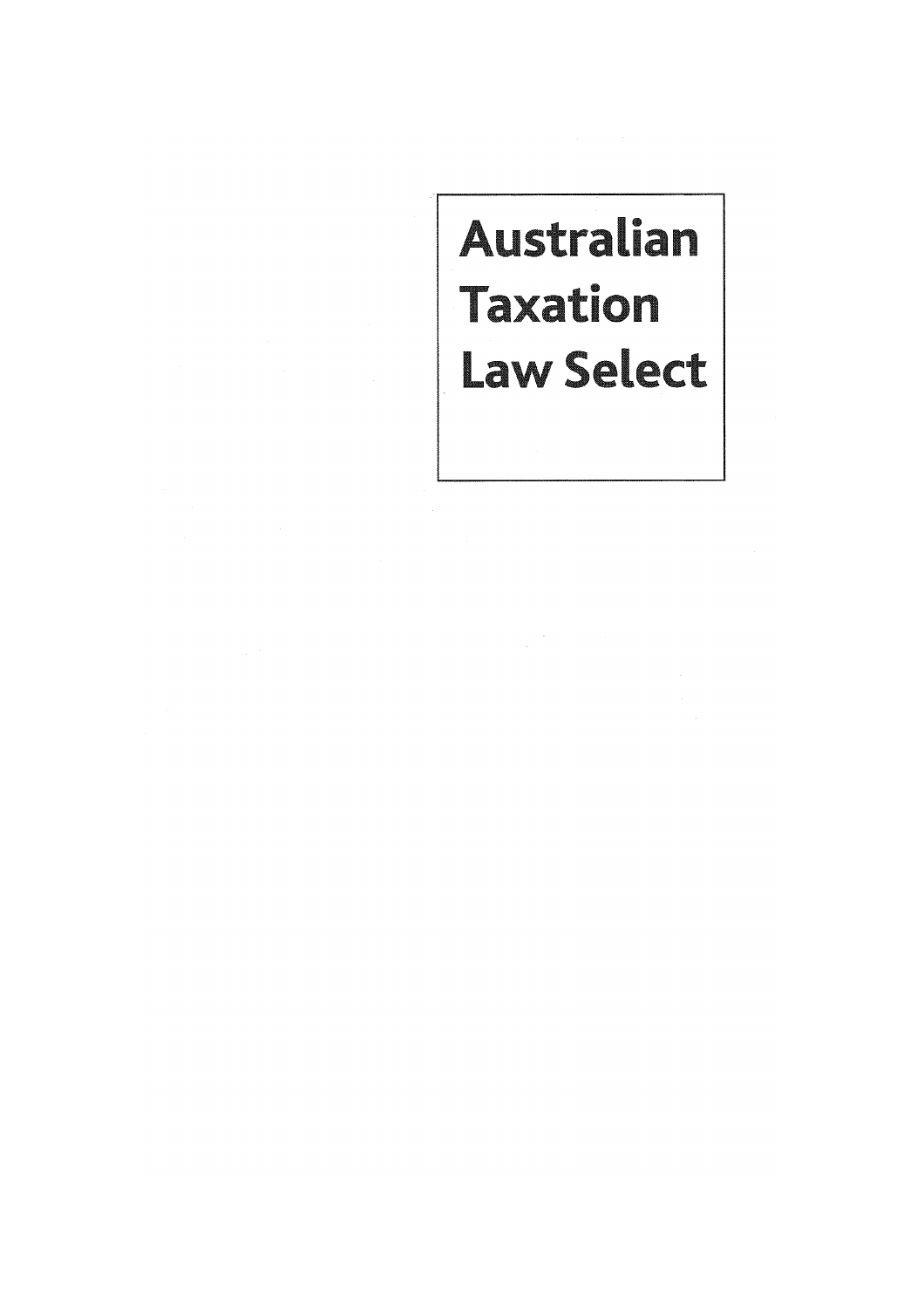### **Oisclaimer**

No person should rely on the contents of this publication without first obtaining advice from a qualified professional person. This publication is sold on the terms and understanding that (1) the authors, consultants and editors are not responsible for the results of any actions taken on the basis of information in this publication, nor for any error **in** or omission from this publication; and (2) the publisher is not engaged **in**  rendering legal, accounting, professional or other advice or services. The publisher, and the authors, consultants and editors, expressly disclaim all and any liability and responsibility to any person, whether a purchaser or reader of this publication or not, in respect of anything, and of the consequences of anything, done or omitted to be done by any such person in reliance, whether wholly or partially, upon the whole or any part of the contents of this publication. Without limiting the generality of the above, no author, consultant or editor shaU have any responsibility for any act or omission of any other author, consultant or editor.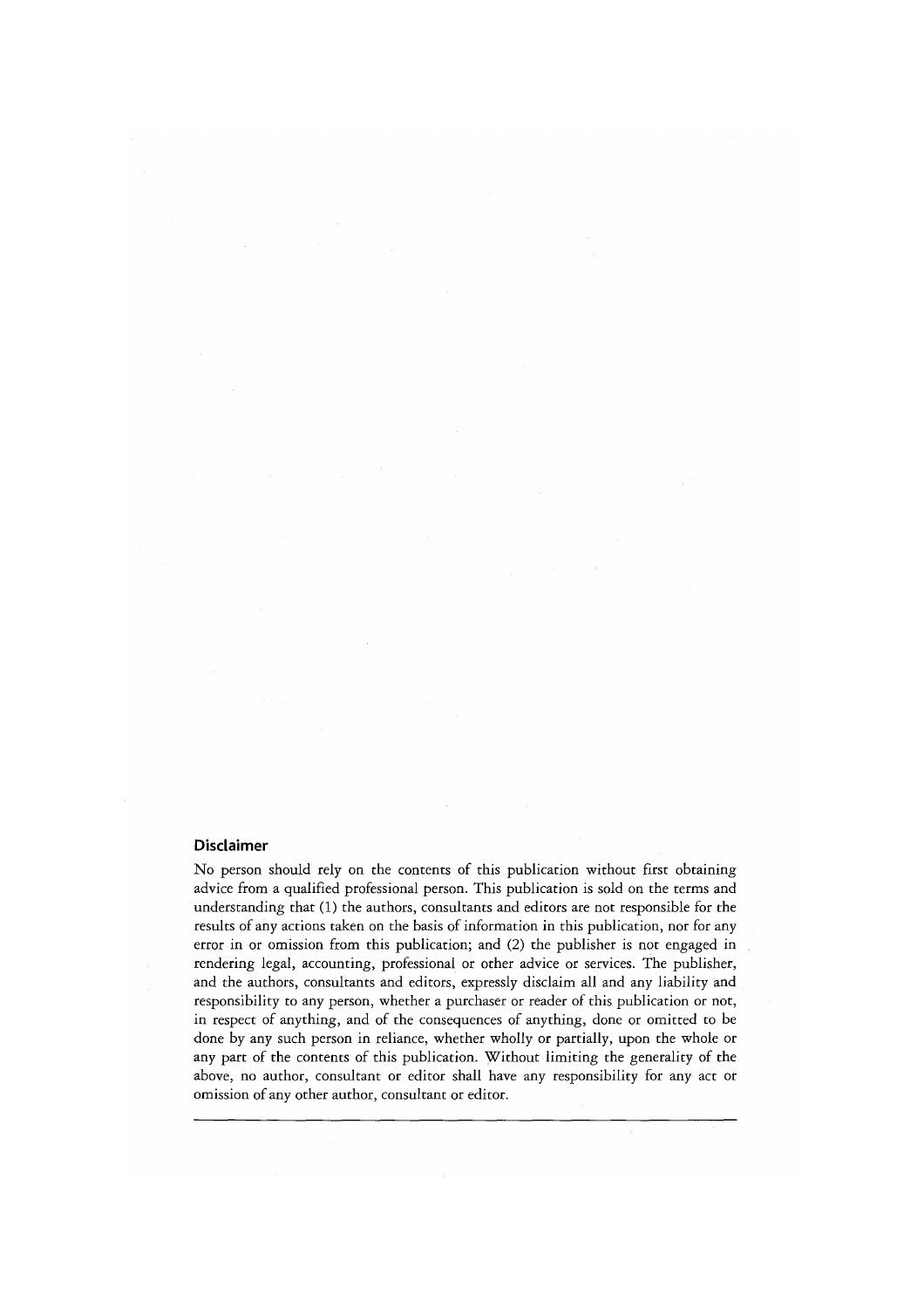# Australian **Taxation Law Select**



CCH

a Wolters Kluwer business

Woellner, Barkoczy, Murphy, Evans & Pinto

2013

### **CCH AUSTRALIA LIMITED**

GPO Box 4072, Sydney, NSW 2001 Head Office North Ryde Phone: (02) 9857 1300 Fax: (02) 9857 1600 **Customer Support** Phone: 1 300 300 224 Fax: 1 300 306 224 www.cch.com.au Book Code: 39559A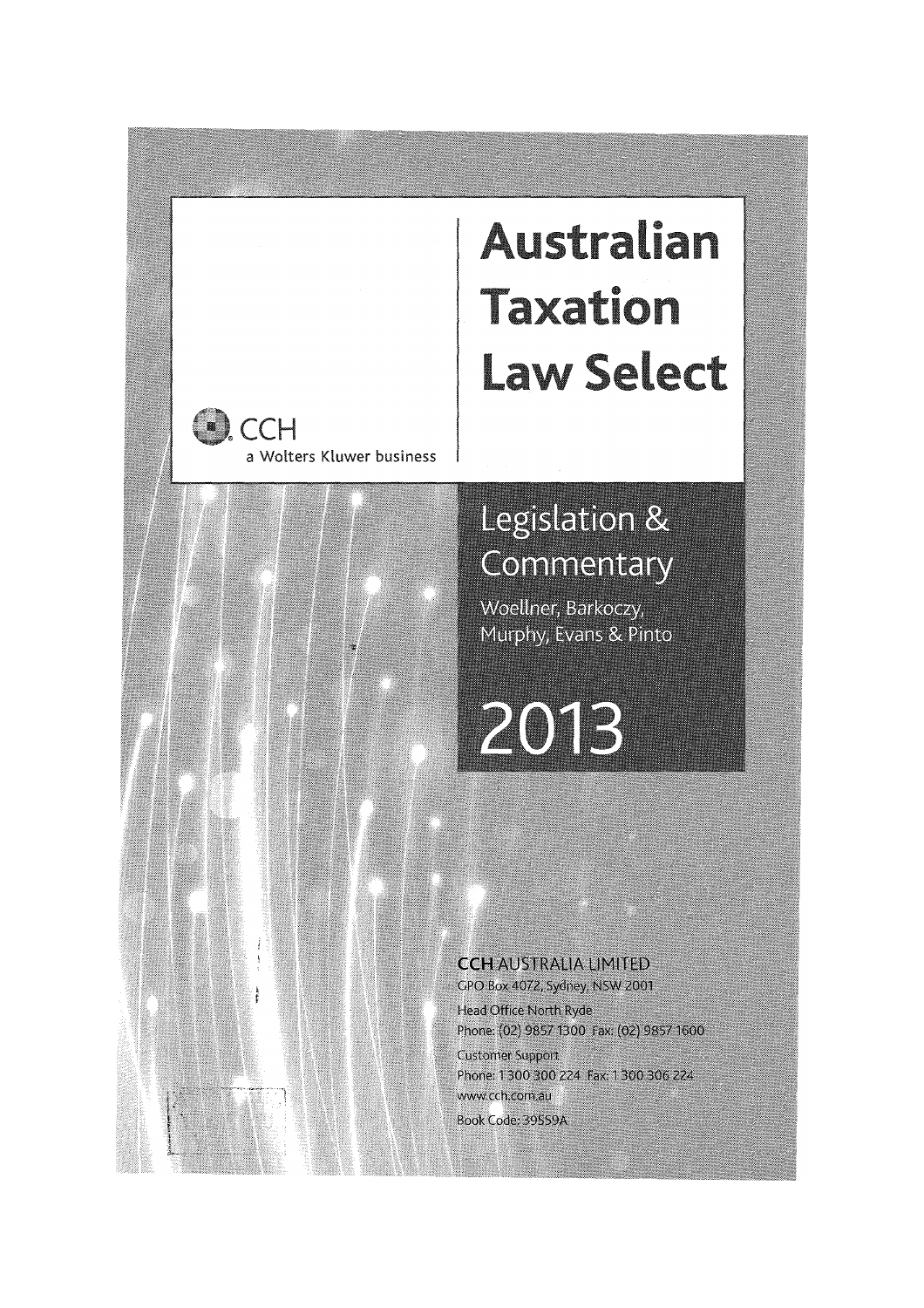## **About CCH Australia Limited**

CCH Australia Limited is part of a leading global organisation publishing in many countries. CCH publications cover a wide variety of topical areas, including tax, accounting, finance, superannuation, company law, contract law, conveyancing, torts, occupational health and safety, human resources and training.

### **Related publications**

To keep readers abreast of changes to the income tax law, CCH publishes - in print, CD and online - a wide variety of services, from newsletters *ta* detailed commentary analysing the law. These include the *Australian Federal Tax Reporter* (and its companion service, the *Australian Federal Income T ax Reporter,* which covers the *Income Tax Assessment Act* 1997), the *Australian Master Tax Guide, Foundations of Taxation Law,* the *Core Tax Legislation* & *Study Guide,* the *Australian Taxation Study Manual,*  and the *Australian Tax Casebook.* 

For all the CCH publications in this area, contact CCH Customer Support on 1300 300224 or refer *ta* the catalogue on CCH's website at www.cch.com.au.

Cataloguing-in-Publication Data available through the National Library of Australia. ISBN 978 1 922042 668

ISSN 2201-4667

| January 2010 |
|--------------|
| January 2011 |
| January 2012 |
| January 2013 |

### ©2013 CCH Australia Limited

AU rights reserved. No part of this work covered by copyright may be reproduced or copied in any form or by any means (graphie, electronic or mechanical, including photocopying, recording, recording taping, or information retrieval systems) without the written permission of the publisher.

Printed in Australia by McPherson's Printing Group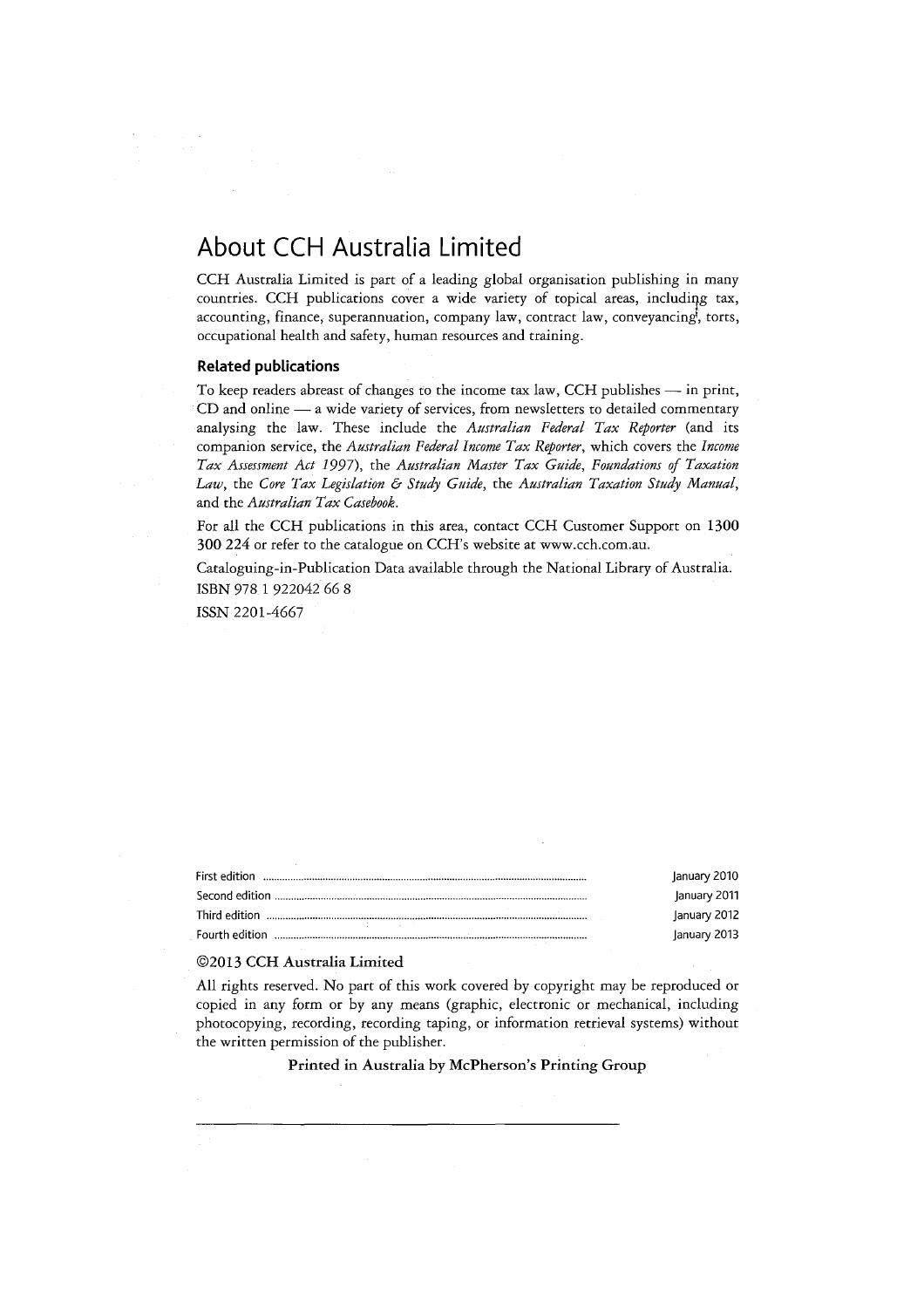### **Foreword**

The study of federal tax law in Australia has been described by sorne as daunting and complex. In his 1987 Foreword to the first edition of *Australian Taxation Law,*  Graham Hill, QC recognised that the "torrent of decisions, judicial and administrative,  $\dots$  together with the outpourings of the legislature, have made the study of taxation almost unmanageable."

Over twenty years on, federal taxation law continues to expand and students continue to face difficulties in identifying and understanding the areas of the law they reguire for their specifie taxation courses.

While Australian Taxation Law 2013 provides a comprehensive coverage of the tax law, many tax courses can only properly cover a portion of the law. As a result, large parts of the book are often not reguired for a particular course. Students studying tax cannot simply rely on commentary books for a complete understanding of the tax law. It is essential that they read the actual legislative provisions that underpin the commentary.

To help address these challenges, CCH is pleased to publish this third edition of Australian Taxation Law Select - Legislation & Commentary. This customised book combines, in a single volume, key legislative provisions dealing with Australian income tax along with carefully selected commentary from Australian Taxation Law 2013. The book is ideal for students studying introductory tax courses and provides a relevant and handy alternative to purchasing full volumes of Australian income tax legislation and the complete version of the Australian Taxation Law text.

This edition includes selected provisions from the *Income Tax Assessment Act* 1936, the *Income Tax Assessment Act* 1997, the *Income Tax Rates Act* 1986, *A New Tax System (Goods and Services Tax) Act* 1999 and the *Taxation Administration Act 1953.* 

This edition also includes the *full Australian Taxation Law 2013* chapters on:

- Introduction to income tax law
- Non-assessable income
- Tax accounting, and
- Goods and services tax.

Australian Taxation Law Select  $-$  Legislation & Commentary 2013 further contains selected parts of chapters covering:

- Tax formula, tax rates and tables, and tax offsets
- General principles of assessable income including income from property and business
- CGT
- General and specific deductions
- Capital allowances and capital works
- Trading stock
- Small business entities and concessions
- Taxation of partnerships and trusts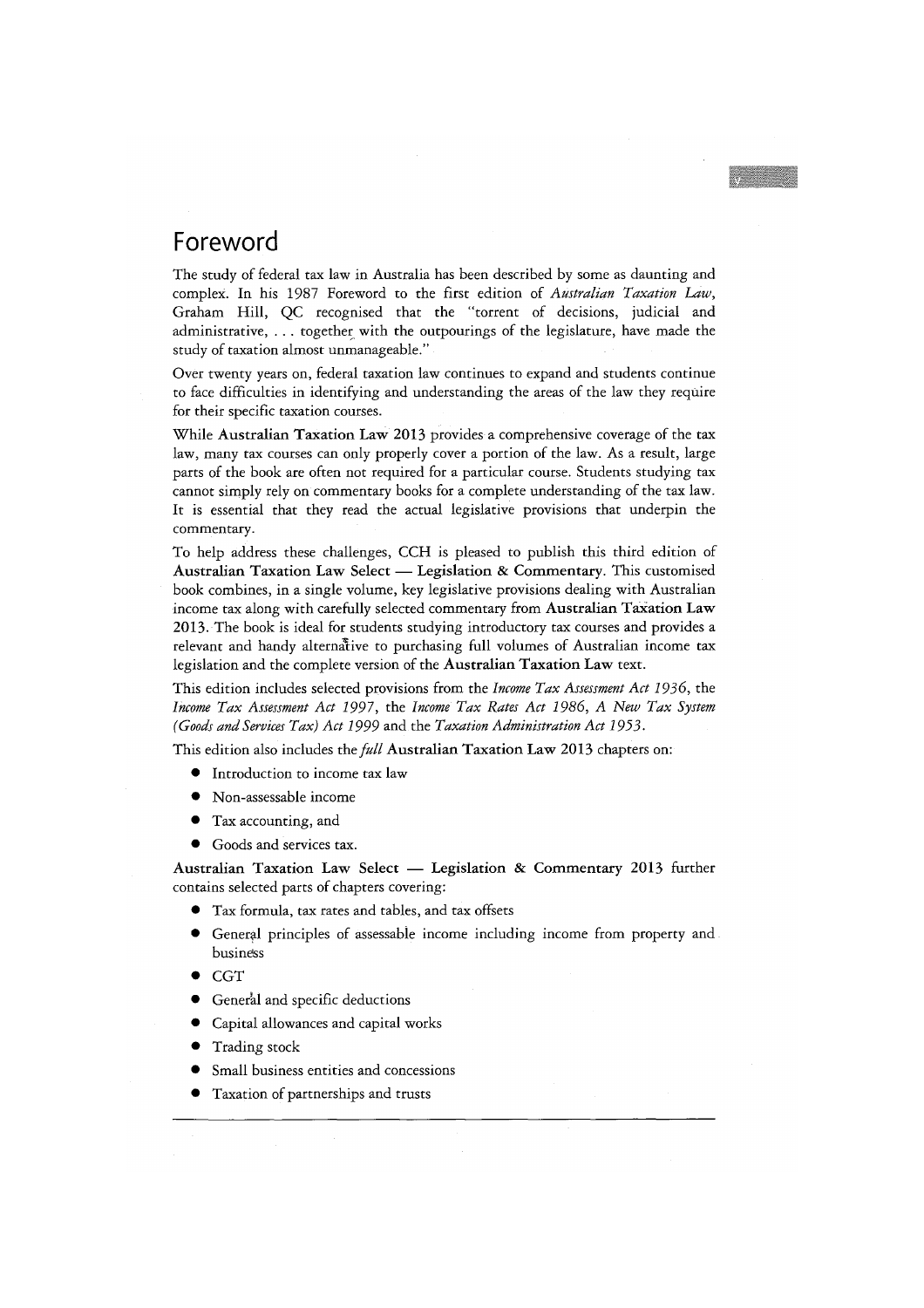- Taxation of corporate entities and their members
- $\bullet$  Corporate tax losses, net capital losses and bad debts
- Special taxpayers and incentive schemes
- **•** Superannuation
- FBT.

This edition incorporates legislative, case law and administrative reforms that have taken place in taxation law up to 1 July 2012, as well as various major developments that have occurred since that date.

Note that there will be cross-references to paragraphs that are contained in this customised version and also to paragraphs that have not been selected for inclusion in this edition.

> CCH Australia Limited January 2013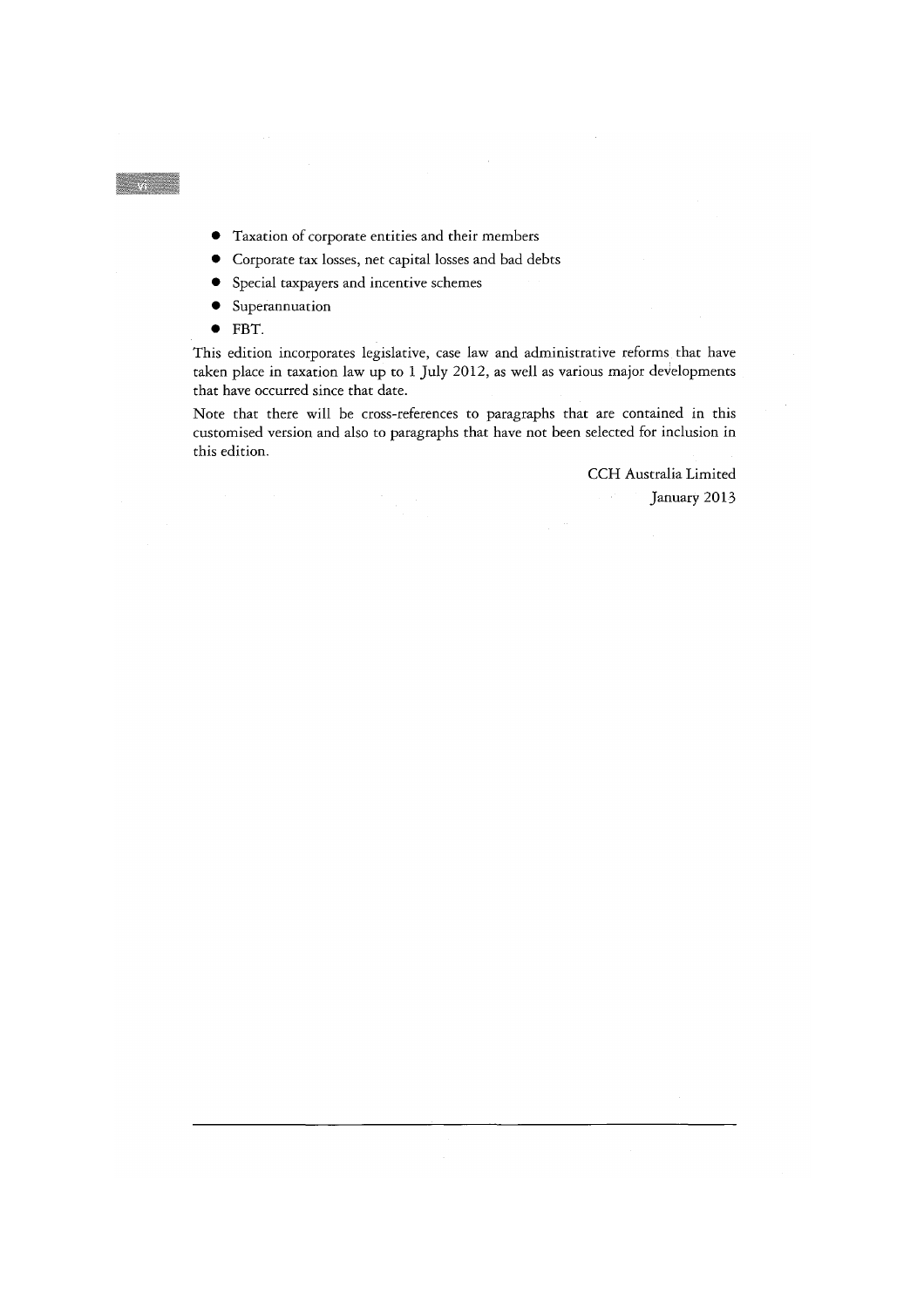## **ABOUT THE AUTHORS**

*Robin Woellner* is currently an Adjunct Professor in the School of Law at James Cook University and the School of Taxation and Business Law at the University of New South Wales. He has practised in taxation in the private sector and in the Australian Taxation Office, and taught revenue law and advanced revenue law courses *ta*  undergraduates as weIl as lecturing in other commercial law subjects. He is the author/co-author of numerous books, articles and conference papers.

e e de la construcción de la construcción de la construcción de la construcción de la construcción de la construcción de la construcción de la construcción de la construcción de la construcción de la construcción de la con

Stephen Barkoczy is a Professor of Law in the Faculty of Law at Monash University and a member of the Venture Capital Committee of Innovation Ausrralia. Stephen is the author/co-author of several books and articles on taxation law and is a former editor of the *journal of Australian Taxation.* In 2008, he received the Prime Minister's Award for Australian University Teacher of the Year.

*Shirley Murphy* has taught in the areas of taxation and superannuation law at a number of tertiary institutions and has acted as a taxation and superànnuation consultant to industry groups. She has written in the areas of taxation and superannuation for many years, is the co-author of the *Australian Master*  Superannuation Guide, and has contributed over many years to a wide range of publications including the CCH Australian Master Tax Guide.

*Chris Evans* is a Professor of Taxation in the School of Taxation and Business Law (Atax) in the Australian School of Business at the University of New South Wales. He is also an International Research Fellow at the Centre for Business Taxation at Oxford University and a Senior Research Fellow at the Tax Law and Policy Research Institute at Monash University. He is the author/co-author of numerous books, articles and conference papers, and is the co-editor of the *Australian Tax Review.* 

*Dale Pinto* is a Professor of Taxation Law at Curtin University in Western Australia. Dale has been a member of CPA Australia's Centre of Tax Excellence and is currently Chair of the Taxation Institute's Education, Examinations and Quality Assurance Board (EEQAB). He is the author/co-author of numerous books, refereed articles and national and international conference papers, and is on the editorial board of a number of journals as weIl as being the Editor-in-Chief of several refereed journals. Dale was appointed to the National Tax Practitioners Board in October 2009 and is also a member of the Board of Taxation's Advisory Panel and the ATO's Tax Technical Panel.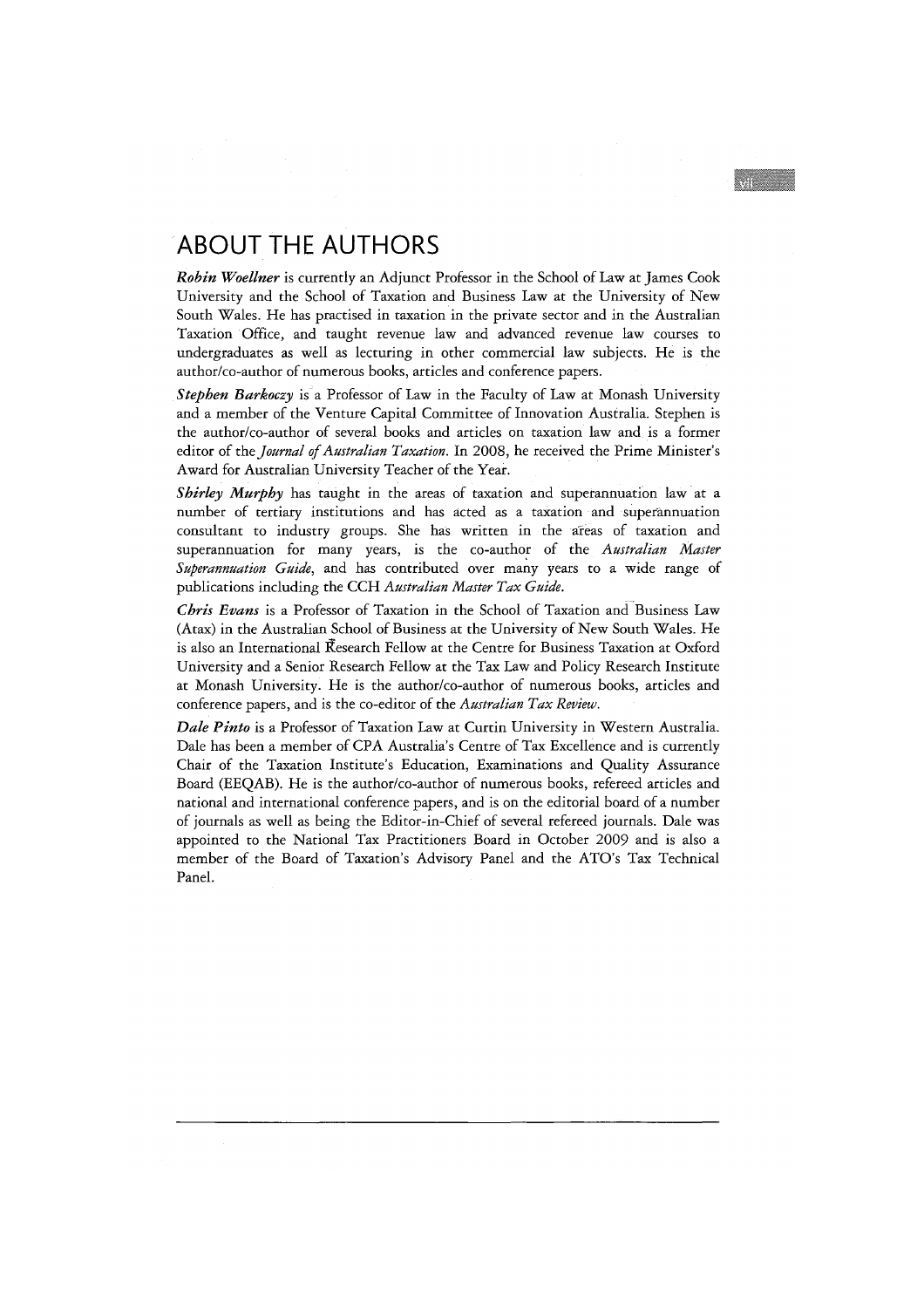# **CCH Acknowledgments**

CCH Australia Limited wishes to thank the following who contributed to and supported this publication: Managing Director: Matthew Sullivan Director, Books: Jonathan Seifman Publisher, Books: Andrew Campbell Deputy Publisher, Books: Adriana Giometti Senior Editor, Books: Marcus Lai Legal Editor: Ishaziah Yanty Isyak Subeditor: Etty Suhaya Yahaya Production Editors: Yogeswaran Chelliah and Nazira Abd Aziz Production Team Leader: Chan Kuo Wei Indexer: Graham Clayton Cover Designer: Mathias Johansson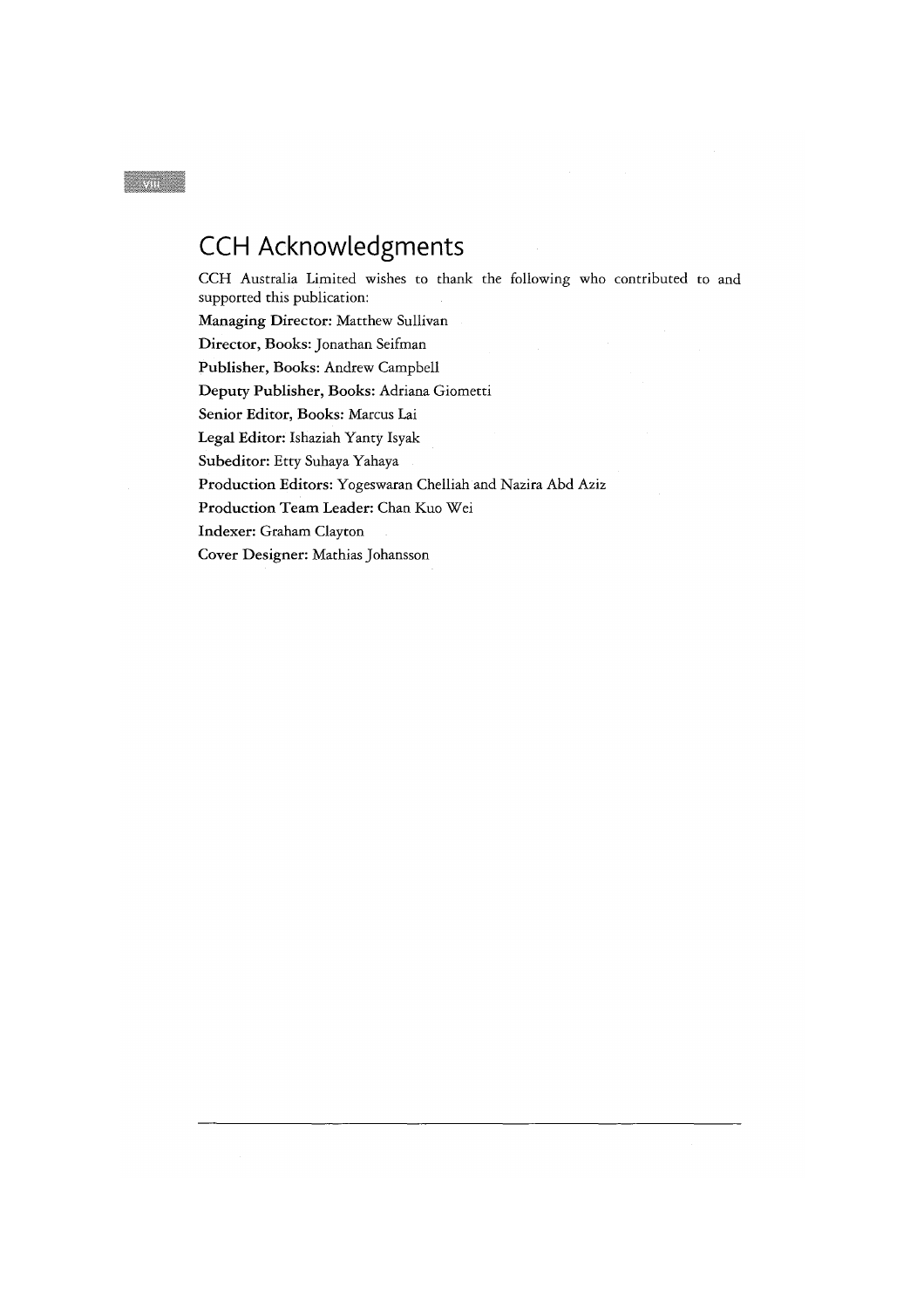# **Contents**

| Page                                                                                                           |
|----------------------------------------------------------------------------------------------------------------|
|                                                                                                                |
| About the Authors (all contains and all contained a statement of the Authors (all contains a statement of the  |
|                                                                                                                |
| Key tax websites (all contained all contained and since the single single single single single single single s |
| Legislation                                                                                                    |
| A New Tax System (Goods and Services Tax) Act 1999                                                             |
|                                                                                                                |
| Income Tax Assessment Act 1997 (extracts)  201                                                                 |
|                                                                                                                |
| Taxation Administration Act 1953 (extracts)  665                                                               |
| Commentary                                                                                                     |
| 1                                                                                                              |
| Tax formula, tax rates and tax offsets  885<br>2                                                               |
| Assessable income: general principles  897<br>3                                                                |
| 4                                                                                                              |
| 5                                                                                                              |
| 6                                                                                                              |
| 7                                                                                                              |
| Capital gains tax: concessions and special topics  1,031<br>8                                                  |
| 9                                                                                                              |
| 10                                                                                                             |
| 11                                                                                                             |
| Capital allowances and capital works  1,215<br>12                                                              |
| 13                                                                                                             |
| 14                                                                                                             |
| 15                                                                                                             |
| 16                                                                                                             |
| 17                                                                                                             |
| Taxation of corporate tax entities and their members  1,409<br>18                                              |
| 19<br>Corporate tax losses, net capital losses and bad debts  1,453                                            |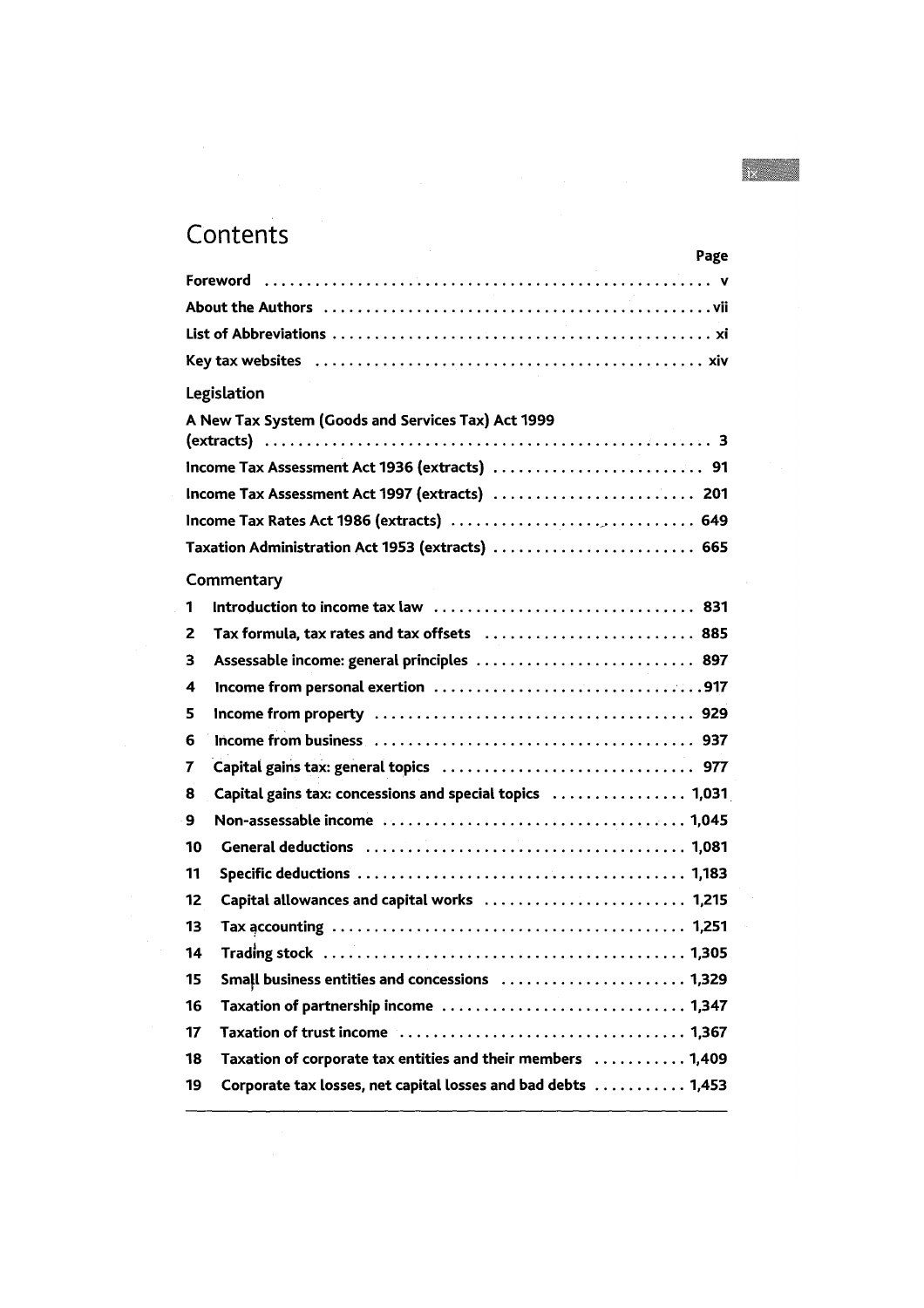| 21 | Page                                                           |
|----|----------------------------------------------------------------|
| 23 |                                                                |
|    |                                                                |
| 26 |                                                                |
| 27 |                                                                |
| 34 |                                                                |
|    |                                                                |
|    | <b>Decisions of Boards of Review and AAT (Taxation Appeals</b> |
|    |                                                                |
|    |                                                                |
|    |                                                                |
|    |                                                                |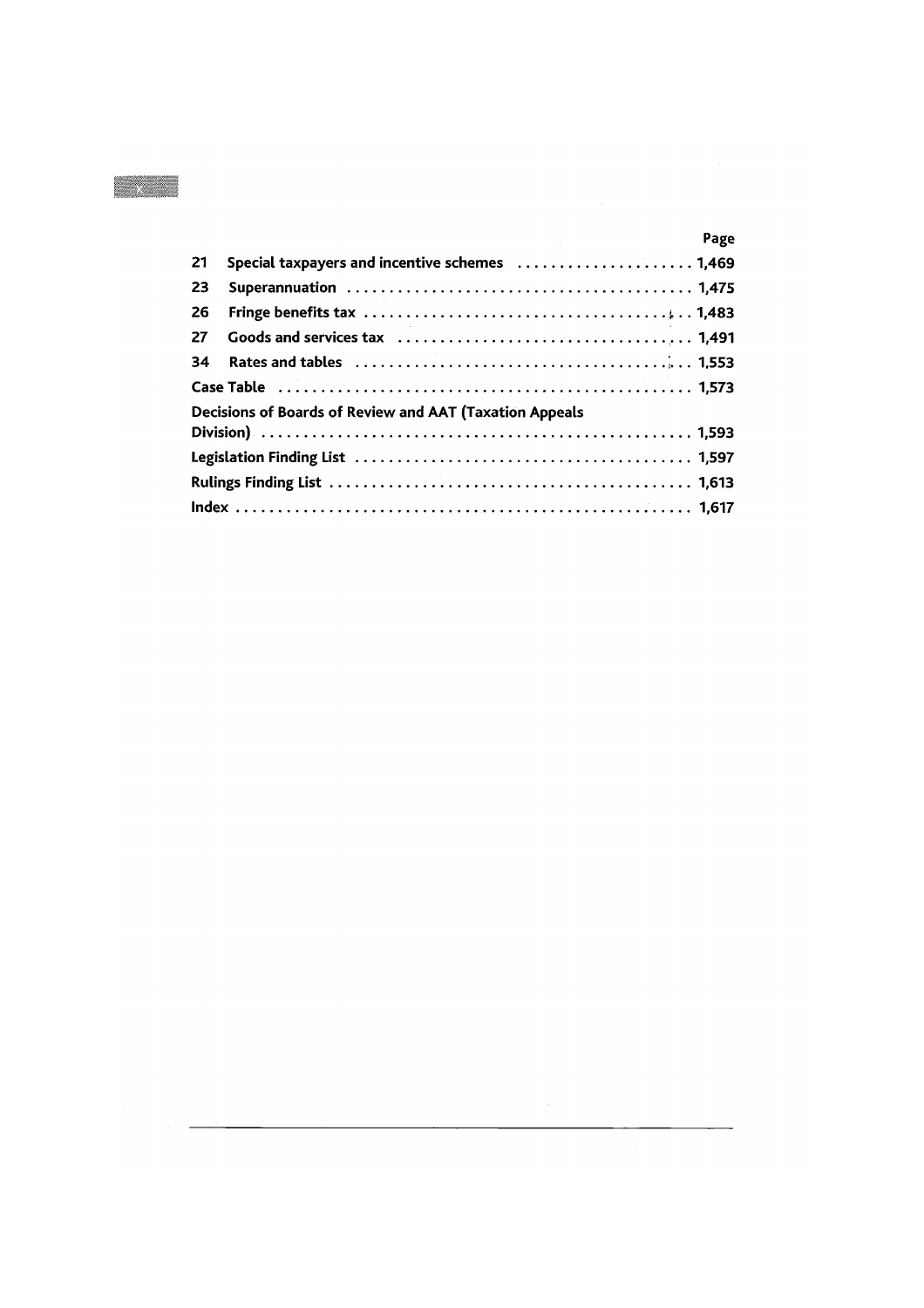# **List of Abbreviations**

| <b>IS OF SHORE OIL</b> |                                                                                                 |  |
|------------------------|-------------------------------------------------------------------------------------------------|--|
|                        | The following abbreviations are used in the Australian Taxation Law.                            |  |
| AAT                    | Administrative Appeals Tribunal                                                                 |  |
| <b>AAT Act</b>         | Administrative Appeals Tribunal Act 1975                                                        |  |
| ABN                    | Australian Business Number                                                                      |  |
| ABN Act                | A New Tax System (Australian Business Number) Act 1999                                          |  |
| <b>ABR</b>             | Australian Business Register                                                                    |  |
| ADF                    | Approved deposit fund                                                                           |  |
| ADI                    | Authorised deposit-taking institution                                                           |  |
| <b>ADJRA</b>           | Administrative Decisions (Judicial Review) Act 1977                                             |  |
| <b>AFOF</b>            | Australian venture capital fund of funds                                                        |  |
| <b>AFTS Report</b>     | Australia's Future Tax System Report to the Treasurer (Final Report of the<br>Henry Tax Review) |  |
| ANAO                   | Australian National Audit Office                                                                |  |
| <b>APRA</b>            | Australian Prudential Regulation Authority                                                      |  |
| <b>ATC</b>             | Australian Tax Cases (CCH)                                                                      |  |
| ATO                    | <b>Australian Taxation Office</b>                                                               |  |
| <b>AUSTRAC</b>         | Australian Transaction Reports and Analysis Centre                                              |  |
| <b>AWOTE</b>           | Average weekly ordinary time earnings                                                           |  |
| <b>BAS</b>             | <b>Business Activity Statement</b>                                                              |  |
| <b>BELC</b>            | Broad-exemption listed country                                                                  |  |
| <b>CFC</b>             | Controlled foreign company                                                                      |  |
| CGT                    | Capital gains tax                                                                               |  |
| COT                    | Continuity of ownership test                                                                    |  |
| <b>CPI</b>             | Consumer price index                                                                            |  |
| <b>DAC</b>             | Departure authorization certificate                                                             |  |
| DFC of T               | Deputy Federal Commissioner of Taxation                                                         |  |
| <b>DPO</b>             | Departure prohibition order                                                                     |  |
| <b>DTA</b>             | Double taxation agreement                                                                       |  |
| <b>DVS</b>             | Direct value shift                                                                              |  |
| EST                    | (Australian) Eastern Standard Time                                                              |  |
| <b>ESVCLP</b>          | Early stage venture capital limited partnership                                                 |  |
| <b>ETP</b>             | Employment termination payment                                                                  |  |
| <b>FBT</b>             | Fringe benefits tax                                                                             |  |
| <b>FBTAA</b>           | Fringe Benefits Tax Assessment Act 1986                                                         |  |
| FC of T                | Federal Commissioner of Taxation                                                                |  |
| FIF                    | Foreign investment fund                                                                         |  |
| <b>FIFO</b>            | First in first out                                                                              |  |
| <b>FLA</b>             | Family Law Act 1975                                                                             |  |
| <b>FLIC</b>            | Film licensed investment company                                                                |  |
| FMD                    | Farm management deposit                                                                         |  |

<u>maan</u>

 $\overline{\phantom{a}}$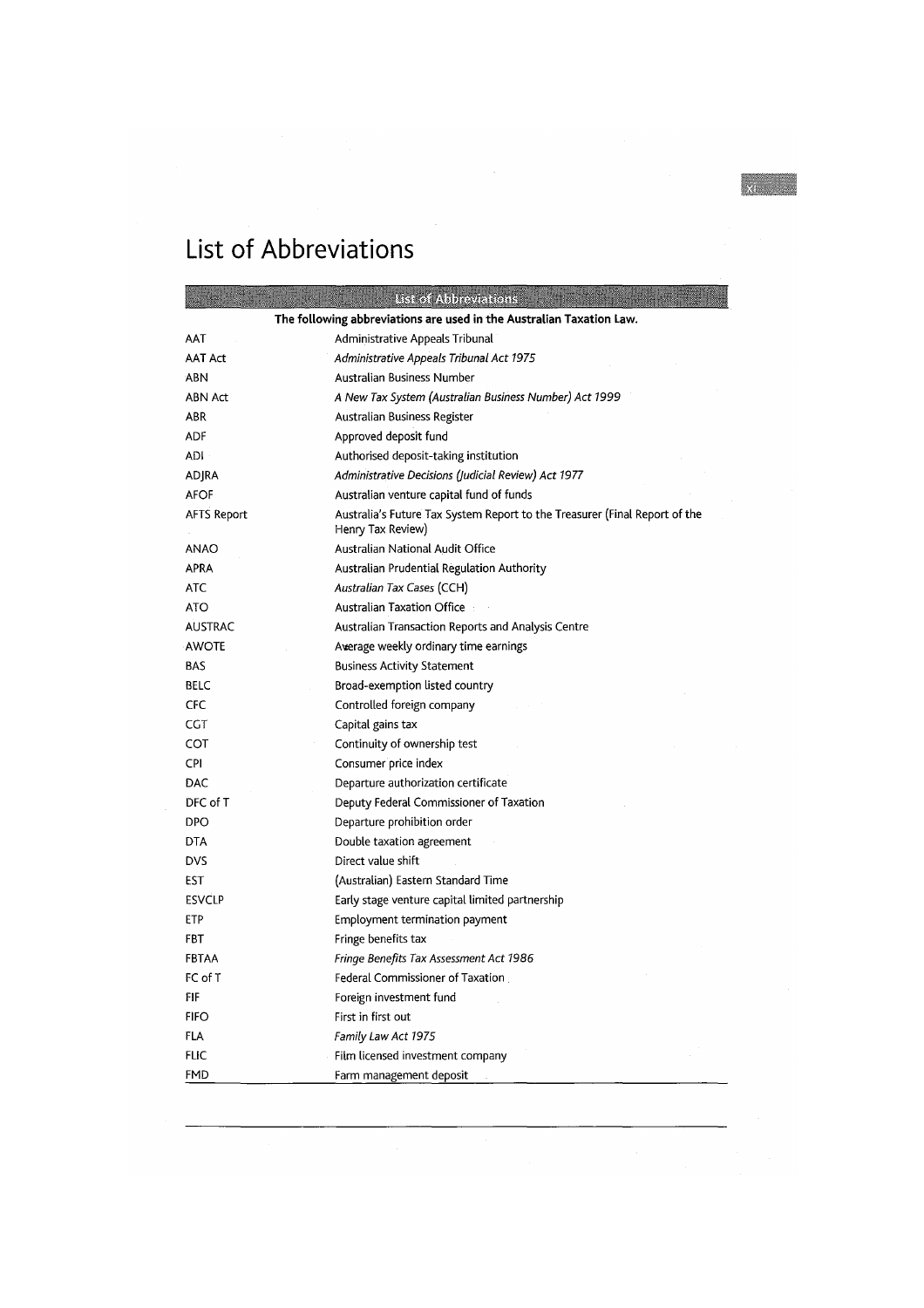|               | <u>ka of Abbaya to B</u>                                              |
|---------------|-----------------------------------------------------------------------|
| FOIA          | Freedom of Information Act 1982                                       |
| FTC           | Foreign tax credit                                                    |
| FTRA          | <b>Financial Transaction Reports Act 1988</b>                         |
| GIC           | General interest charge                                               |
| GST           | Goods and services tax                                                |
| <b>GSTA</b>   | A New Tax System (Goods and Services Tax) Act 1999                    |
| <b>GVSR</b>   | General value shifting regime                                         |
| HECS          | Higher Education Contribution Scheme                                  |
| HELP          | Higher Education Loan Programme                                       |
| IED           | Income equalization deposit                                           |
| IGOT          | Inspector-General of Taxation                                         |
| <b>IRDB</b>   | Industry Research and Development Board                               |
| ISC           | Insurance and Superannuation Commissioner                             |
| ITAA36        | Income Tax Assessment Act 1936                                        |
| ITAA97        | Income Tax Assessment Act 1997                                        |
| <b>ITAR</b>   | Income Tax Assessment Regulations 1997                                |
| <b>ITR</b>    | Income Tax Regulations 1936                                           |
| <b>ITRA</b>   | Income Tax Rates Act 1986                                             |
| <b>ITTPA</b>  | Income Tax (Transitional Provisions) Act 1997                         |
| <b>IVS</b>    | Indirect value shifting                                               |
| LILO          | Last in last out                                                      |
| LPR           | Legal personal representative                                         |
| LTA           | Land Tax Act 1956                                                     |
| LTMA          | Land Tax Management Act 1956                                          |
| <b>OSSA</b>   | Occupational Superannuation Standards Act 1987                        |
| PAYE          | Pay-as-you-earn                                                       |
| PAYG          | Pay As You Go                                                         |
| PDF           | Pooled development fund                                               |
| PPS           | Prescribed payments system                                            |
| <b>PRRT</b>   | Petroleum Resource Rent Tax Act 1987                                  |
| PRRTAA87      | Petroleum Resource Rent Tax Assessment Act 1987                       |
| PST           | Pooled superannuation trust                                           |
| R&D           | Research and development                                              |
| RBA           | Running balance account                                               |
| RBL           | Reasonable benefit limit                                              |
| <b>RPS</b>    | Reportable payments system                                            |
| RSA           | Retirement savings account                                            |
| RSAA          | Retirement Savings Accounts Act 1997                                  |
| RSAR          | Retirement Savings Accounts Regulations 1997                          |
| SBT           | Same business test                                                    |
| <b>SCTACA</b> | Superannuation Contributions Tax (Assessment and Collection) Act 1997 |
| <b>SCTIA</b>  | Superannuation Contributions Tax Imposition Act 1997                  |
| SGAA          | Superannuation Guarantee (Administration) Act 1992                    |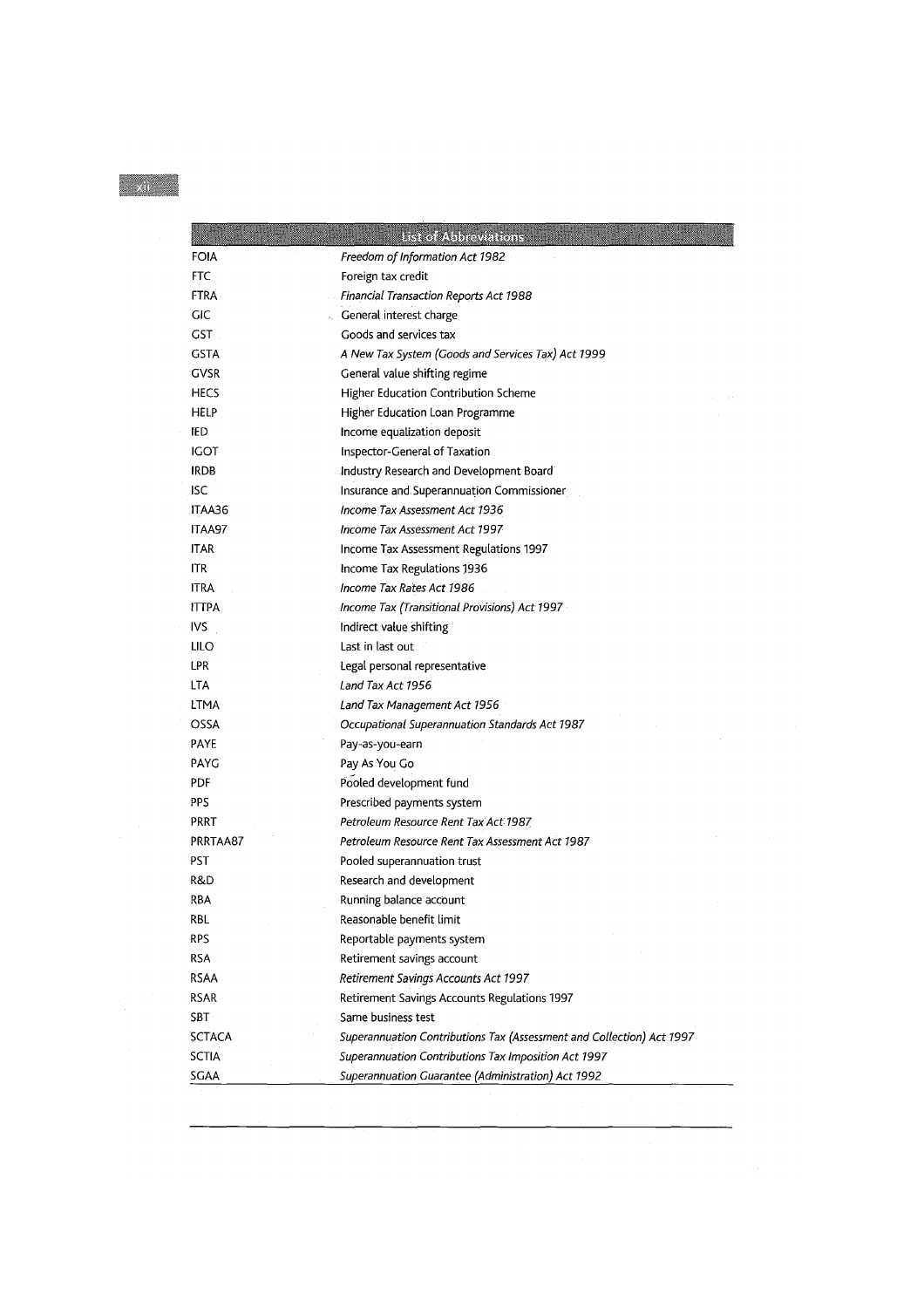|               | IN KOLONIAN KUT                                               |
|---------------|---------------------------------------------------------------|
| SGC           | Superannuation guarantee charge                               |
| <b>SGCA</b>   | Superannuation Guarantee Charge Act 1992                      |
| <b>SISA</b>   | Superannuation Industry (Supervision) Act 1993                |
| <b>SISR</b>   | Superannuation Industry (Supervision) Regulations 1994        |
| <b>SME</b>    | Small or medium enterprise                                    |
| <b>SPOR</b>   | Shorter period of review (taxpayers)                          |
| <b>SSAA</b>   | <b>Small Superannuation Accounts Act 1995</b>                 |
| <b>STCT</b>   | <b>Small Taxation Claims Tribunal</b>                         |
| <b>STS</b>    | Simplified Tax System                                         |
| <b>TAA</b>    | <b>Taxation Administration Act 1953</b>                       |
| TFN           | Tax file number                                               |
| <b>TLIP</b>   | Tax Law Improvement Project                                   |
| <b>TPTACA</b> | Termination Payments Tax (Assessment and Collection) Act 1997 |
| <b>UAP</b>    | Uniform administrative penalty                                |
| <b>VCA</b>    | Venture Capital Act 2002                                      |
| <b>VCF</b>    | Venture capital franking                                      |
| <b>VCLP</b>   | Venture capital limited partnership                           |
| <b>VCMP</b>   | Venture capital management partnership                        |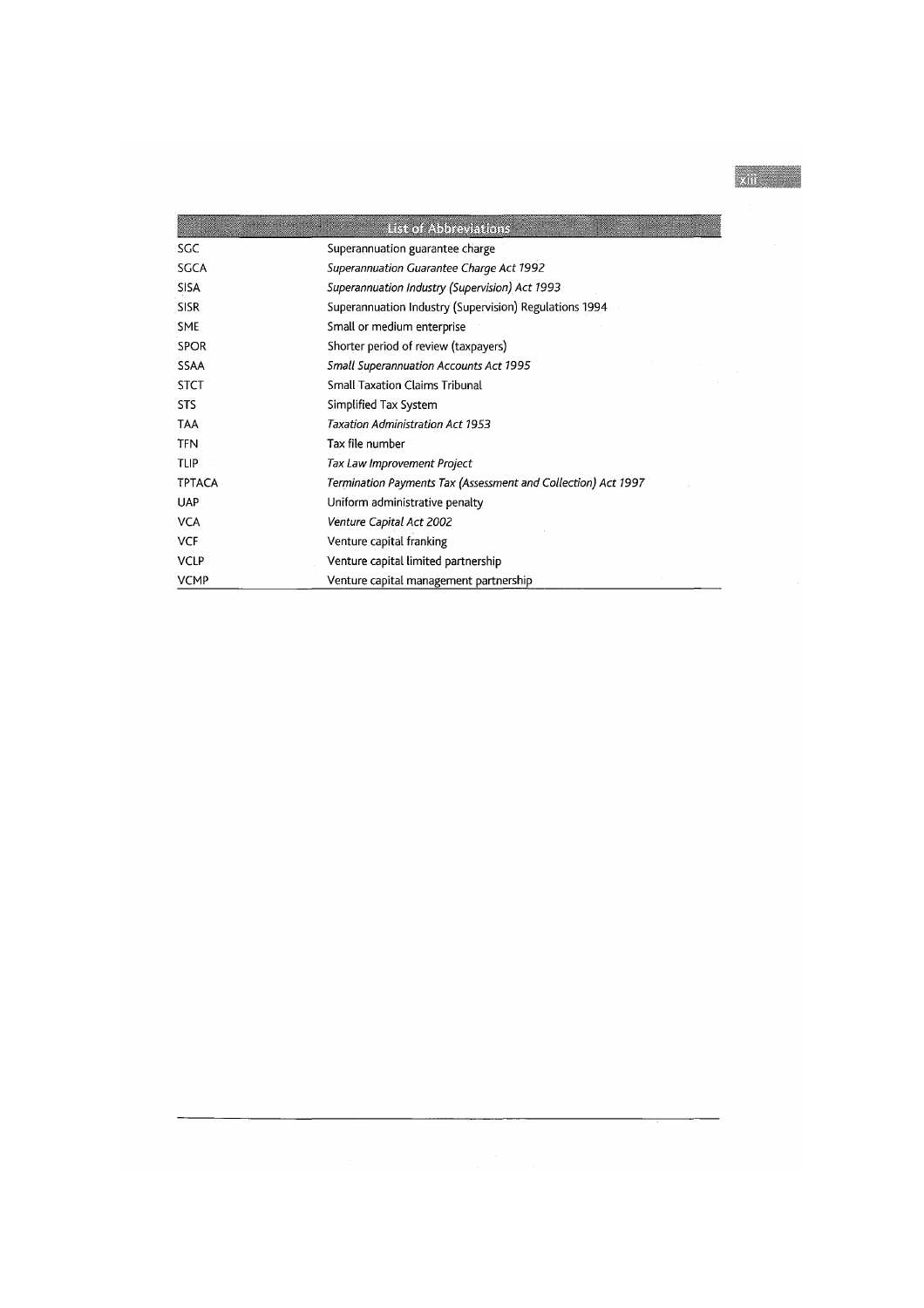# **Key tax websites**

### Key lax and tax reform sites

Australia's Future Tax System (Henry Tax Review) Australian Parliament - Internet Tax Resources Australian Taxation Office Board of Taxation Business Coalition for Tax Reform CCH Australia Ltd

taxreview.treasury.gov.au www.aph.gov.au/library/intguide/law/taxlaw.htm www.ato.gov.au www.taxboard.gov.au www.bctr.org www.cch.com.au

### Return government

Auslndustry Australian Business Register Australian Competition & Consumer Commission (ACCC) Australian Government Entry Point Australian Prudential Regulation Authority (APRA) Australian Securities & Investment Commission (ASIC) Business Entry Point Commonwealth Ombudsman Department of Finance & Deregulation Department of Treasury Inspector-General of Taxation Parliament House Tax Issues Entry System (Ties) Treasurer www.ausindustry.gov.au www.abr.business.gov.au www.accc.gov.au australia.gov.au www.apra.gov.au www.asic.gov.au www.business.gov.au www.comb.gov.au www.finance.gov.au www.treasury.gov.au www.igt.gov.au www.aph.gov.au www.ties.gov.au www.treasurer.gov.au

### State and territory revenue office

| Australian Capital Territory | www.revenue.act.gov.au    |
|------------------------------|---------------------------|
| New South Wales              | www.osr.nsw.gov.au        |
| Northern Territory           | www.nt.gov.au/ntt/revenue |
| Oueensland                   | www.osr.gld.gov.au        |
| South Australia              | www.treasury.sa.gov.au    |
| Tasmania                     | www.treasury.tas.gov.au   |
| Victoria                     | www.sro.vic.gov.au        |
| Western Australia            | www.dtf.wa.gov.au         |

| ACT Supreme Court               | www.courts.act.gov.au/supreme |
|---------------------------------|-------------------------------|
| Administrative Appeals Tribunal | www.aat.gov.au                |
| Family Court of Australia       | www.familycourt.gov.au        |
| Federal Court of Australia      | www.fedcourt.gov.au           |
|                                 |                               |